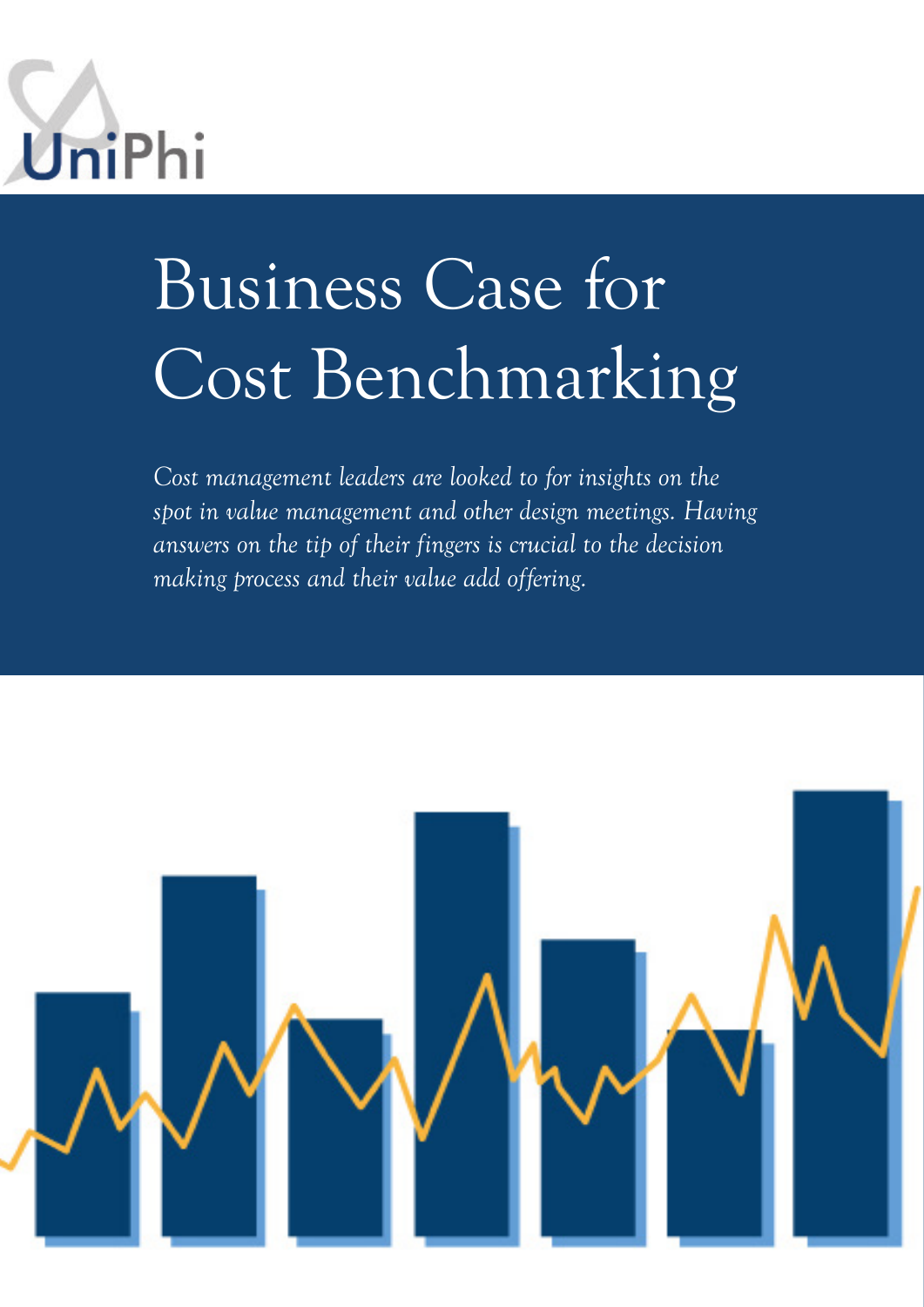### Current Situation

Very few large projects perform well to the project management triple constraints of cost, time and scope. In contrast to small projects, which have more than a 70 per cent chance of success, a large project has virtually no chance of coming in on time, on budget, and within scope; which is The Standish Group definition of a successful project.



 *The Standish Group, CHAOS Manifesto, 2013*

prone to error.

Pressure on cost management firms to provide indicative estimates is also driving the need for cost benchmarking solutions that can provide the basis for parametric modelling and early stage forecasting. Using benchmarks to sense check estimates, asses design principals and guide early stage investment decisions is a value add services that the cost manager can provide. Unlocking the valuable IP stored in years of estimates and post contract cost control reports.

connects to core cost planning tools (e.g. CostX and Cato) that allows cost managers to quickly and accurately import their estimates.

Reporting capability of this system to provide insights and value add to clients when issuing cost reports.

The platform for answering the following questions:

1. What is the average elemental rates for particular sectors, project types, asset types and work types for a particular location or across locations or across a sample set of projects

2. Using the same function, what is the average trade rates over the past 12 months in a specific location to update a rate library in a cost planning tool

3. Display average Floor rates as a bar chart for particular sectors, project types, asset types and work

The cost management firms that invest in systems and processes focused on unlocking cost information end up having: A centralised database and intuitive interface that types for a particular location or across locations 4. Display benchmark efficiency and design ratios, for example wall to floor ratio, wall area finishes comparison, perimeter over plan ratio and functional units to floor area etc.

*"*

*A central database and reporting engine for past projects metrics is critical to the success of the modern cost management business.* 

Both cost and quantity benchmarks are commonly requested by clients and can be valuable add-ons to cost plan reports. However, many Cost Management firms do not have a centralised benchmarking database and reporting solution.

When cost managers receive requests of this nature, or alternatively, when assessing the validity of a cost plan, manual processes are followed. Spreadsheets are compiled, paper based bulk checks done and word reports written . This is both time consuming and

# Proposed Situation & Scope

5. List Architects from most expensive to cheapest for a specific work type (e.g. New Build, Refurbishment etc) in a particular sector and similar asset type (e.g School)

6. List the top 10 most expensive buildings (based on whatever ratio the user chooses for example floor rate) by asset type (e.g. museums, office towers, residential apartments etc) across a location and period of time.

7. Show me the design characteristics and functional units of each project listed (e.g. excavation required, area per floor, no. of levels, no. of rooms etc)

8. Using past projects, price a new project using parameters of my choosing

9. Utilise past projects to cash flow phase new estimates.

### UniPhi is that system

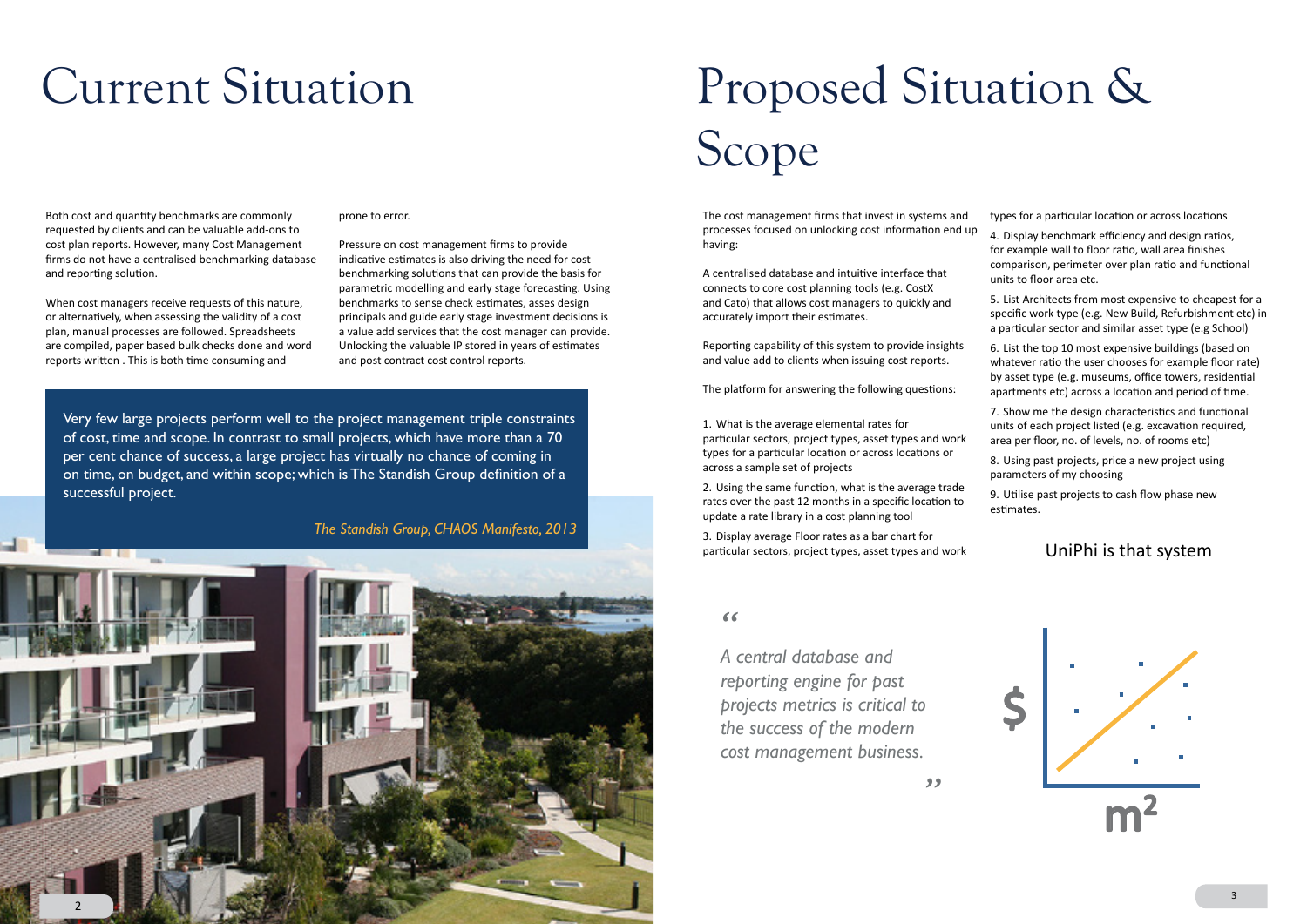

UniPhi deployments should target productivity savings of between 10% and 30% on the activities that they relate. Examples of where these benefits occur are:

Streamlined cost benchmarking: - Integration with cost planning tools means that there is no extra effort to capture benchmark data. Utilising UniPhi's sense check auto calculations into the QA process not only creates efficiencies and improved effectiveness but also means that the benchmarking database will naturally grow without the need to change process or spend time consolidating cost planning data. Accessing the benchmark reports will mean that analysing benchmarks will be significantly quicker.

Typical benefits to be derived from other features include:

Efficient production of client deliverables: - Integration with your key cost planning tool means that UniPhi

### Benefits

can provide for one smooth workflow to support your clients. Cost plan reports, bank reports, cost to complete reports and progress payment processes will all be streamlined. Time saved in this area will be up to 1 day per week for junior cost managers and 4 hours per week for directors who no longer need to do manual bulk check calculations or scramble to find information required to QA a cost plan.

Finding information faster: - UniPhi's transparent design enables users to find information far quicker than the usual file share structure. Information stored in the system can be accessed intuitively from multiple locations and via multiple browse and search options. For example, all progress payment recommendations are displayed in the contracts module against the contract, in the resources module against the contractor and in the documents module under the "Progress Payment Recommendation" template.

### Costs

### **Subscription Fees**

| Number of users                             | $1 - 20$ | 21-50    | 51-100   | 101-300<br>$300+$      |
|---------------------------------------------|----------|----------|----------|------------------------|
| Price per user per month                    | \$50     | \$50     | \$50     | \$50                   |
| <b>Discounts</b>                            | 0        | 10%      | 20%      | 30% Enterprise         |
| Discount for 12 months in advance           | 10%      | 10%      | 10%      | 10%<br>10%             |
| Max Per month cost                          | \$1,000  | \$2,250  | \$4,000  | \$10,000<br>\$8,890    |
| Max Per month cost (12 months in advance)   | \$900    | \$2,025  | \$3,600  | \$9,000<br>\$8,001     |
| Max Yearly Cost                             | \$12,000 | \$27,000 | \$48,000 | \$120,000<br>\$106,680 |
| Max Yearly Cost - Paid 12 months in advance | \$10,800 | \$24,300 | \$43,200 | \$108,000<br>\$96,012  |

Note that an enterprise subscription is for unlimited users but is restricted to one server per deployment only(excluding staging and training).



### **Benchmark Cost by Location**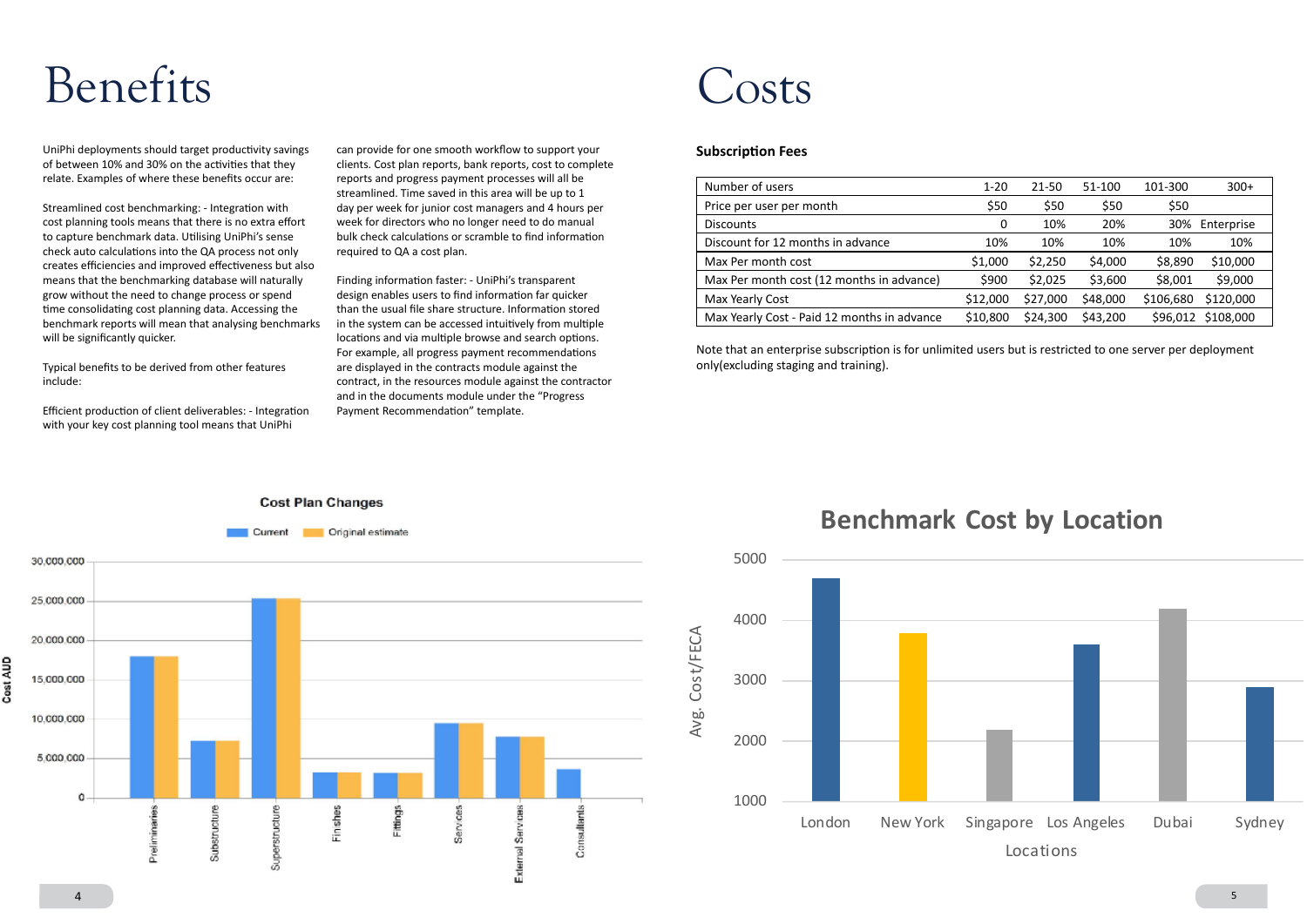| Element           | Average<br><b>Cost Rate</b> | Project<br>$\mathsf{A}$ | Project<br>B |
|-------------------|-----------------------------|-------------------------|--------------|
| Preliminaries     | 266                         | 475                     | 826          |
| <b>Building</b>   | 2,460                       | 2,471                   | 4,137        |
| <b>Other Cost</b> | 30                          | 31                      | 420          |
| <b>Total Cost</b> | 2,756                       | 2,977                   | 5,383        |



## Deployment Process

### Other Opportunities

By focusing the deployment on benchmarks only, the system will be easy to deploy. The critical activities will be on the cost management team to define the following:

• Sectors (e.g. transport, commercial, residential, retail etc)

- Asset types (e.g. Museum, Highway, School etc)
- Work type (e.g. New Build, Refurbishment, Extension etc).
- Elemental Structures (e.g. NPWC, Trade)
- Key ratios (e.g. Wall to Floor)
- Sense Checks (e.g. Finished floor compared to FECA)

UniPhi provides a hosting service and can have the application running inside 24 hours. Once the above has been defined, the end users will be trained in 2 x 2 hour sessions (along with a one day system admin training for a couple of staff) and the system will be operational.

Other features can then be trialled and the cost of rolling these out assessed against the benefits.

UniPhi has a variety of other features in addition to these benchmarking features. These features come with the benchmarking software at no extra cost and can be evaluated in due course. These include: that site. There is almost no limit to the analysis of sales and customer trends including win/loss ratios, profitability per customer and highest and lowest revenue per customer.

**Timesheets**: -inputting of time spent on projects can be captured quickly onsite via a tablet or in the office. Integration of contract deliverables into the timesheet means that team members know how much time has been allocated for the task and when it is to be completed. They then advise not only how much time they've spend on a deliverable but how much time is remaining, automating % complete calcs. Timesheet data can also be integrated into UniPhi documents which you can create, such as site reports. **Cost plan reporting**: - UniPhi's integration with key estimating tools means that cost managers can quickly import their plans into a central repository and then use UniPhi's document engine to generate high quality cost reports. This document engine eliminates the risk of transpose errors, improves the standardisation of reporting (through the application of standard fonts and logos etc) and reduces the time taken to compile these reports. **Post contract management:** - UniPhi's contracts

**Customer relationship management** - UniPhi stores organisations, their sites and the people who work at those sites as three distinct entities. This means you can track conversations and sales across an organisation or across a site or with an individual at

**Financial management:** – The ability to forecast hours per resource per phase of a project as well as the associated revenue. This when combined with timesheets above will then generate monthly WIP as well as allow for more conservative risk adjusted revenue forecasting. module enables cost managers to efficiently manage the recommendation of payments for contractors which then dynamically updates client cost reports and financial reports to banks. This includes cash flow reporting, year to date, project to date and at completion expenditure and a full report on variations by contractor.

The critical success factor of a UniPhi deployment is utilising its pre-contract and post contract cost reporting capability to embed the cost data capture into the cost managers day to day, removing the need for cost benchmarking data capture to be a side activity,

### *Mark Heath - UniPhi Managing Director*